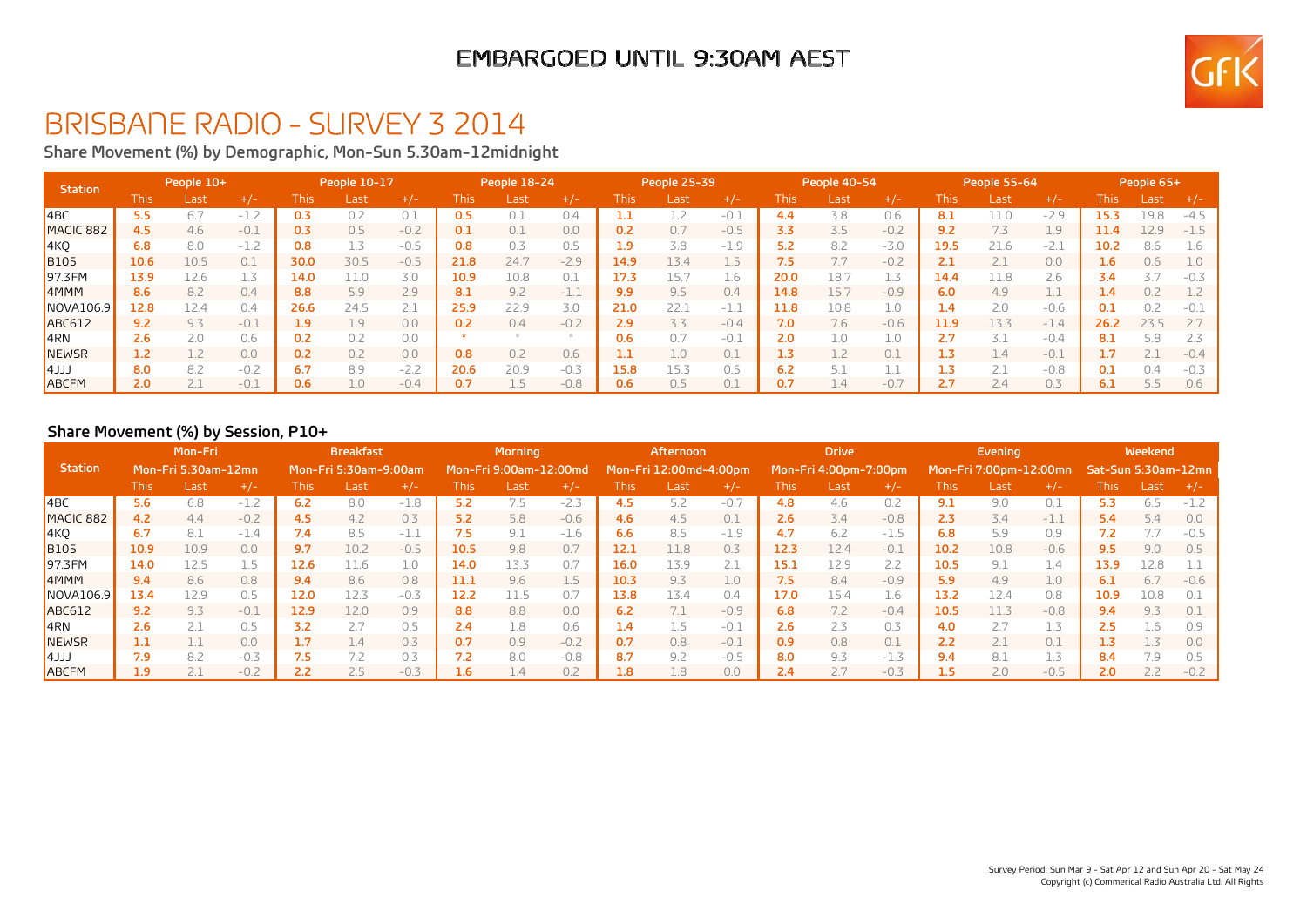### EMBARGOED UNTIL 9:30AM AEST



# BRISBANE RADIO - SURVEY 3 2014

**Average Audience (000's) by Demographic, Mon-Sun 5.30am-12midnight**

| <b>Station</b> |             | People 10+ |        |      | People 10-17 |                                 |             | People 18-24 |       |       | People 25-39 |                                 | People 40-54 |      |          | People 55-64 |      |                          | People 65+  |      |       |
|----------------|-------------|------------|--------|------|--------------|---------------------------------|-------------|--------------|-------|-------|--------------|---------------------------------|--------------|------|----------|--------------|------|--------------------------|-------------|------|-------|
|                | <b>This</b> | Last       | $+/-$  | This | Last         | $+/-$                           | <b>This</b> | Last         | $+/-$ | This. | Last         | $+/-$                           | This l       | Last | $+/-$    | This l       | Last | $+/-$                    | <b>This</b> | Last | $+/-$ |
| ∥4BC           | 13          | 16         | $-3$   |      |              |                                 |             |              |       |       |              |                                 |              |      |          |              |      | $\overline{\phantom{a}}$ |             |      |       |
| MAGIC 882      | 10          | 11         | $-1$   |      |              |                                 |             |              |       |       |              |                                 |              |      | $\Omega$ |              |      | $\bigcap$                |             |      |       |
| 4KQ            | 16          | 19         | $-3$   |      |              |                                 |             |              |       |       |              | $\hspace{0.1mm}-\hspace{0.1mm}$ |              |      | $-2$     |              |      | $-1$                     |             |      |       |
| <b>B</b> 105   | 25          | 24         |        | 6    |              |                                 |             |              | $-1$  |       |              |                                 |              |      | $\circ$  |              |      | $\bigcap$                |             |      |       |
| 97.3FM         | 32          | 29         |        |      |              |                                 |             |              |       |       | 8            |                                 |              | 10   |          |              |      |                          |             |      |       |
| 4MMM           | 20          | 19         |        |      |              |                                 |             |              | $-1$  |       |              |                                 | 8            |      | $-1$     |              |      | $\Omega$                 |             |      |       |
| NOVA106.9      | 30          | 29         |        |      |              |                                 |             |              |       |       |              | $\hspace{0.1mm}-\hspace{0.1mm}$ |              |      |          |              |      | $\cap$                   |             |      |       |
| ABC612         | 21          | 22         | $-1$   |      |              |                                 |             |              |       |       |              | $-1$                            |              |      |          |              |      | $-1$                     |             | 10   |       |
| $ 4$ RN        | 6           |            |        |      |              |                                 |             |              |       |       |              |                                 |              |      |          |              |      |                          |             |      |       |
| NEWSR          |             |            | $\cap$ |      |              |                                 |             |              |       |       |              |                                 |              |      | $\Omega$ |              |      |                          |             |      |       |
| $ 4$ JJJ       | 19          | 19         |        |      |              | $\hspace{0.1mm}-\hspace{0.1mm}$ |             |              | $-1$  |       | 8            |                                 |              |      |          |              |      |                          |             |      |       |
| ABCFM          |             |            |        |      |              |                                 |             |              |       |       |              |                                 |              |      |          |              |      | $\cap$                   |             |      |       |
| ∥Total         | 232         | 233        | $-1$   | 19   | 18           |                                 | 26          | 27           | $-1$  | 51    | 52           | $\hspace{0.1mm}-\hspace{0.1mm}$ | 57           | לכ   |          | 37           |      | $\Omega$                 | 43          | 44   |       |

#### **Average Audience (000's) by Session, P10+ [Potential: 1892]**

|                | Mon-Fri<br>Mon-Fri 5:30am-12mn |      |          | <b>Breakfast</b>                              |      |           |             | <b>Morning</b>         |          |                 | Afternoon              |           | <b>Drive</b> |                       |       |             | Evening                |           | Weekend             |      |  |
|----------------|--------------------------------|------|----------|-----------------------------------------------|------|-----------|-------------|------------------------|----------|-----------------|------------------------|-----------|--------------|-----------------------|-------|-------------|------------------------|-----------|---------------------|------|--|
| <b>Station</b> |                                |      |          | Mon-Fri 5:30am-9:00am                         |      |           |             | Mon-Fri 9:00am-12:00md |          |                 | Mon-Fri 12:00md-4:00pm |           |              | Mon-Fri 4:00pm-7:00pm |       |             | Mon-Fri 7:00pm-12:00mn |           | Sat-Sun 5:30am-12mn |      |  |
|                | <b>This</b>                    | Last | $+/-$    | <b>This</b>                                   | Last | $+/-$     | <b>This</b> | Last                   | $+/-$    | This l          | Last                   | $+/-$     | This l       | Last                  | $+/-$ | <b>This</b> | Last                   | $+/-$     | <b>This</b>         | Last |  |
| l4BC           | 14                             |      | $-3$     | 24                                            | 32   | $-8$      |             | 24                     | $-7$     | 13              | 15                     | $-2$      | 12           |                       |       |             |                        | $\Omega$  | 10                  |      |  |
| MAGIC 882      | 10                             |      | $-1$     | 17                                            | 17   | $\Omega$  | 17          | 18                     | $-1$     | 13              | 13                     | $\circ$   | 6            | $\Theta$              | $-3$  |             |                        | $-1$      | 10                  | 10   |  |
| 4KQ            | 17                             | 20   | $-3$     | 29                                            | 34   | -5        | 25          | 29                     | $-4$     | 19              | 24                     | -5        |              | 15                    | $-4$  |             |                        |           | 14                  |      |  |
| <b>B105</b>    | 27                             | 27   | $\Omega$ | 38                                            | 41   | $-3$      | 35          | 31                     | 4        | 34              | 34                     | $\circ$   | 30           | 31                    | $-1$  | 8           |                        | $\circ$   | 19                  |      |  |
| 97.3FM         | 34                             | 31   |          | 49                                            | 46   |           | 46          | 42                     | △        | 45              | 40                     |           | 36           | 32                    | 4     | 8           |                        |           | 27                  | 25   |  |
| 4MMM           | 23                             | 22   |          | 37                                            | 35   |           | 37          | 31                     | 6        | 29              | 26                     |           | 18           | 21                    | $-3$  | $\Delta$    |                        | $\circ$   |                     | 13   |  |
| NOVA106.9      | 33                             | 32   |          | 47                                            | 49   | $-2$      | 40          | 36                     |          | 39              | 38                     |           | 41           | 38                    |       | 10          |                        |           | 21                  |      |  |
| <b>ABC612</b>  | 23                             | 23   |          | 50                                            | 48   |           | 29          | 28                     |          | 17 <sub>2</sub> | 20                     | $-3$      | 16           | 18                    | $-2$  | 8           |                        | $\bigcap$ | 18                  | 18   |  |
| 14RN           | ь                              |      |          | 12                                            |      |           | 8           |                        |          |                 |                        |           |              |                       |       |             |                        |           |                     |      |  |
| NEWSR          |                                |      |          | 6                                             | h    | $\bigcap$ |             |                        | $\sim$ 1 |                 |                        | $\bigcap$ |              |                       | 0     |             |                        | $\Omega$  |                     |      |  |
| $ 4$ JJJ       | 20                             |      | $-1$     | 29                                            | 29   | $\bigcap$ | 24          | 25                     | $-1$     | 25              | 26                     | $-1$      | 19           | 23                    | $-4$  |             |                        |           | 16                  |      |  |
| <b>ABCFM</b>   |                                |      |          | $\begin{array}{c} \n\mathbf{C} \n\end{array}$ | 10   | $-1$      |             |                        | $\cap$   |                 |                        | $\bigcap$ |              |                       | $-1$  |             |                        | $\cap$    |                     |      |  |
| Total          | 247                            | 249  | $-2$     | 389                                           | 400  | $-11$     | 329         | 318                    |          | 281             | 285                    | $-4$      | 241          | 249                   | -8    | 75          | 74                     |           | 195                 | 194  |  |